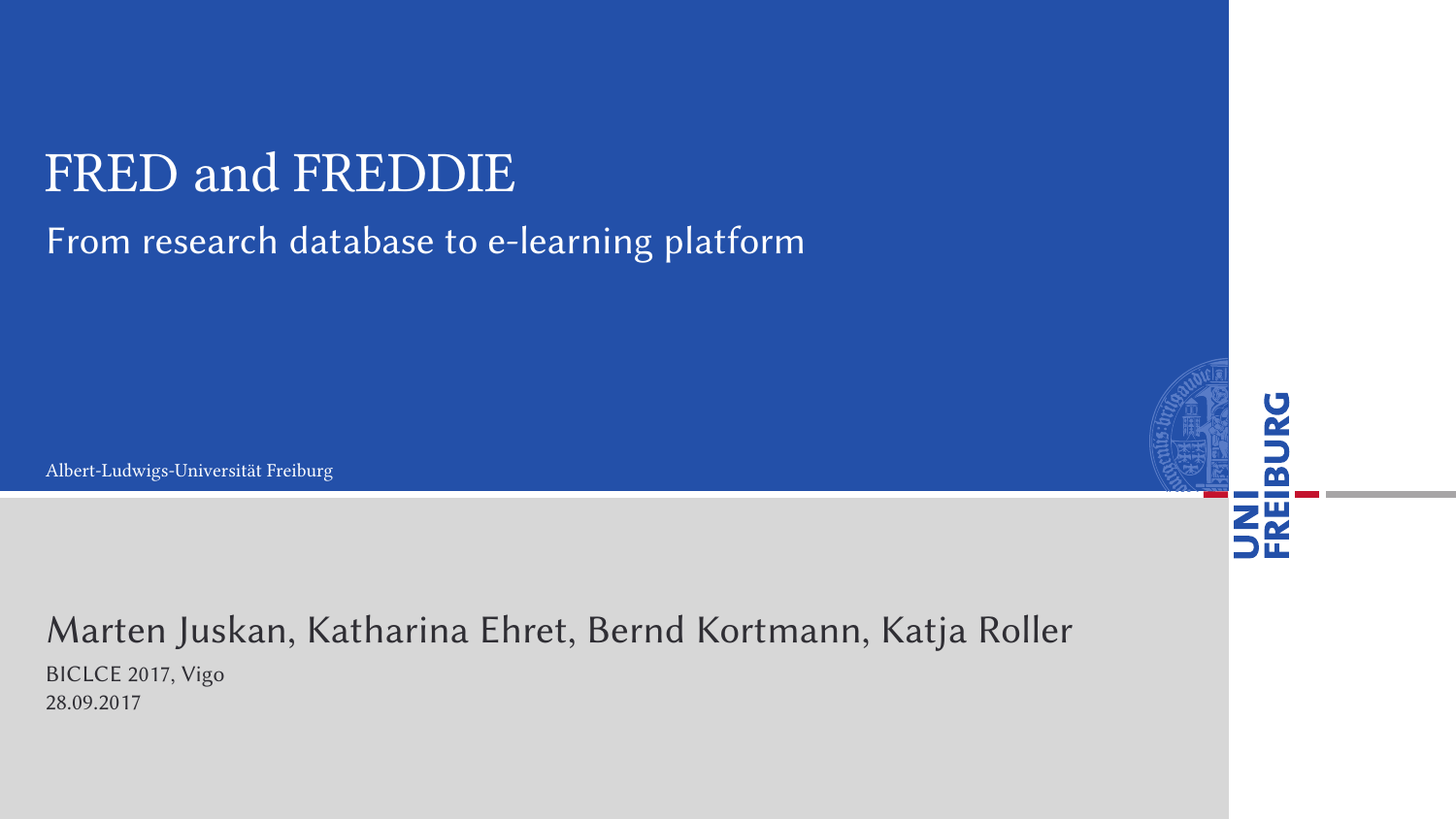#### FRED

- monolingual, spoken dialect corpus
- compiled at University of Freiburg 2000-2005
	- (DFG grant KO-1181/1,2)
- about 2.5 million words, 170 hours of audio recordings
- $\blacksquare$  interviews from oral history projects
- 9 larger dialect areas in Great Britain
- collected with the aim of doing research on morphosyntactic variation



UNI<br>FREIBURG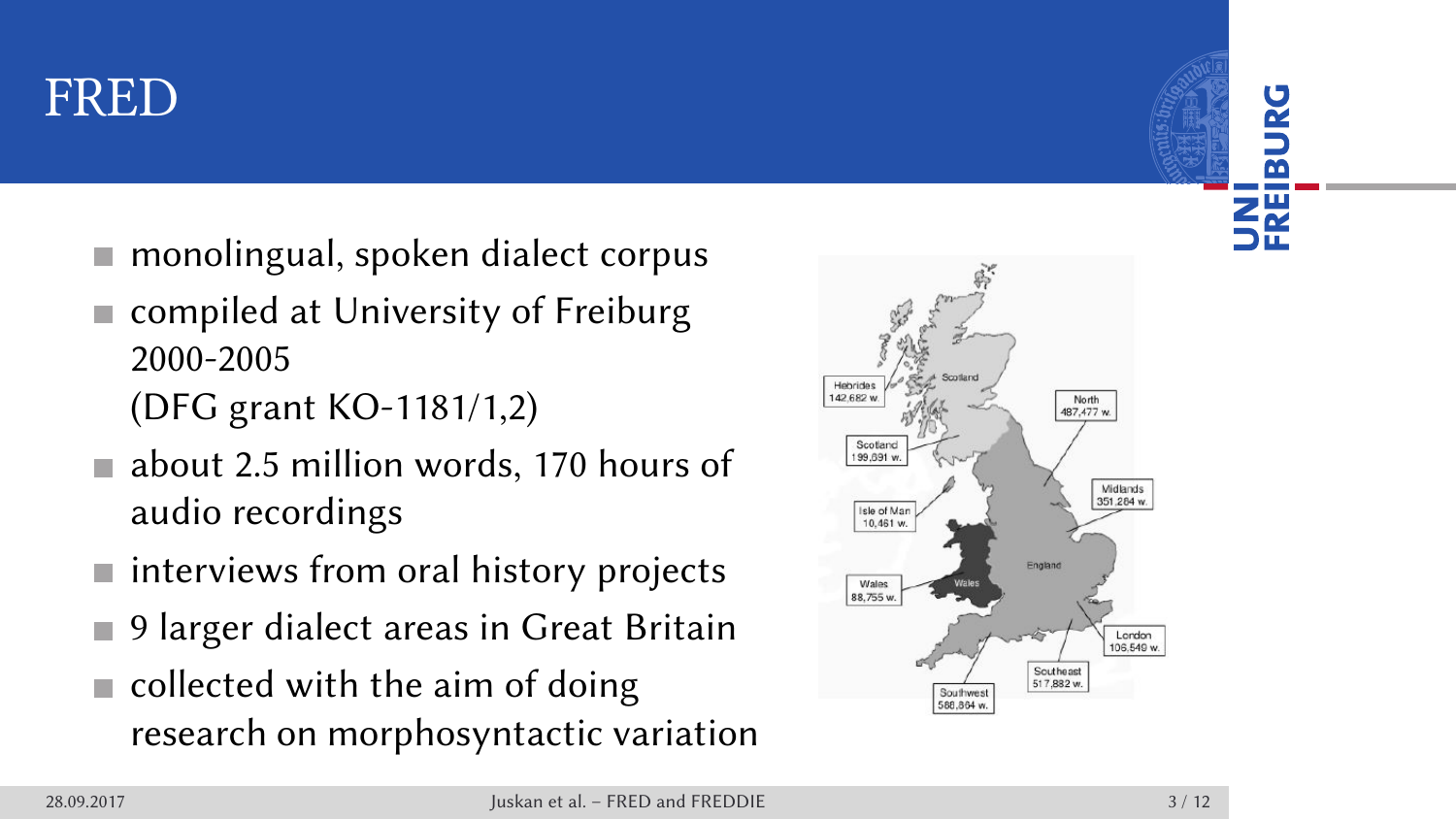#### FRED-S

- about 1 million words, 123 hours of audio recordings
- 121 interviews with 144 dialect speakers
- 5 major dialect areas:
	- Southwest of England
	- Southeast of England
	- Midlands
	- North of England
	- Scottish Lowlands

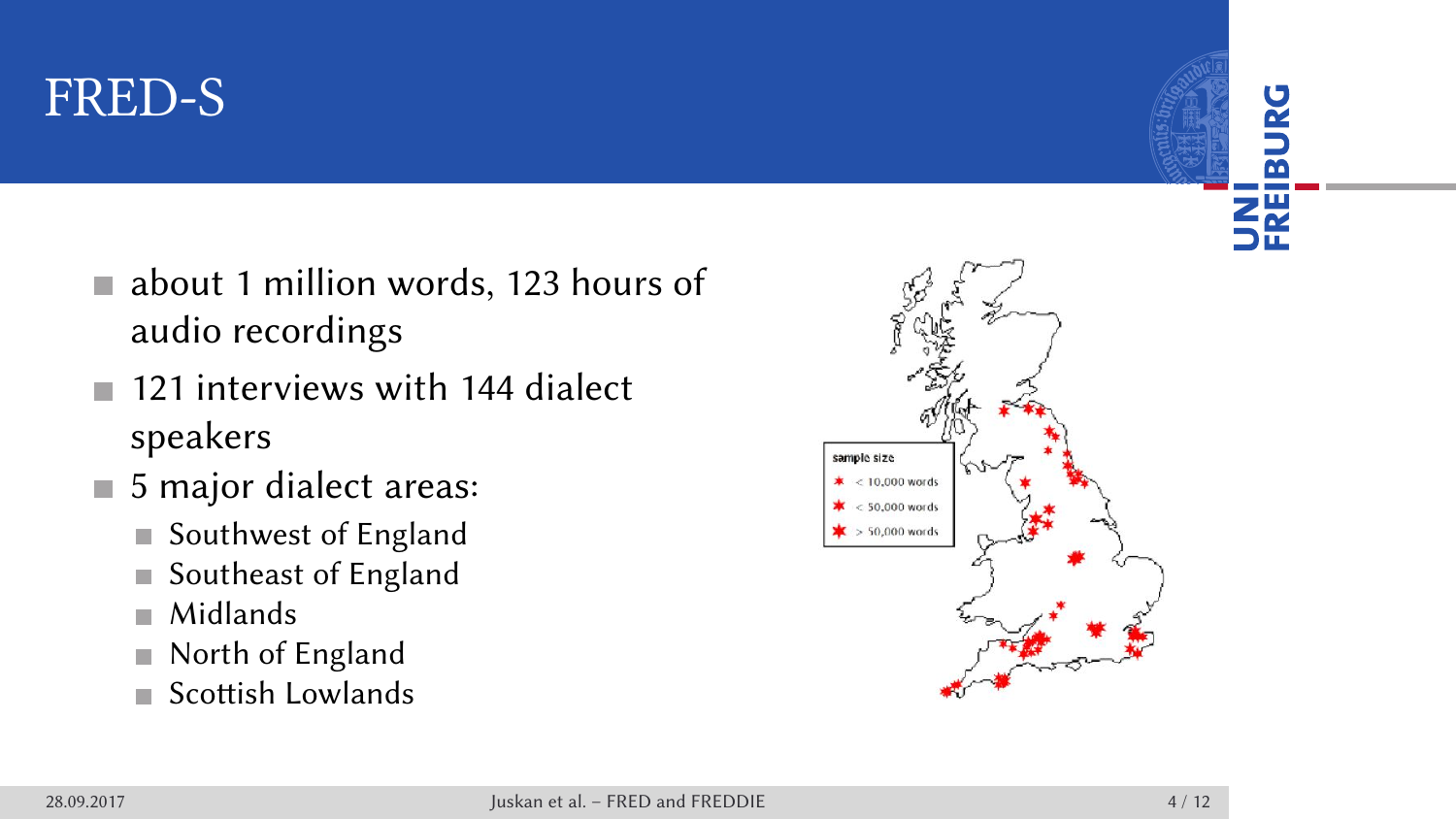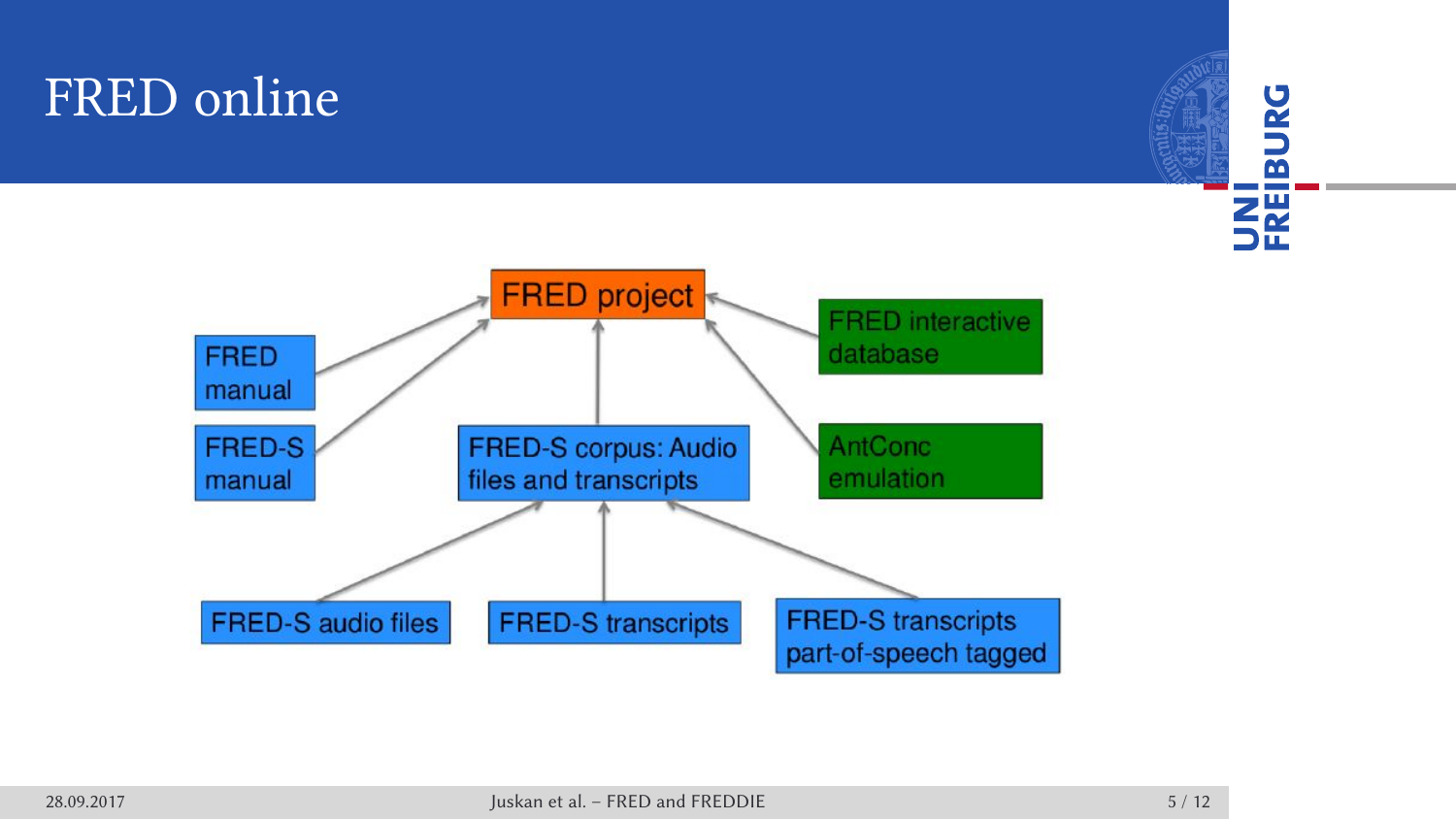#### FREDDIE UNI<br>FREIBURG from database to e-learning platform Instructional Development Award funding, 70000€ from Federal Minist 10/2016-03/2018 (University of Freiburg) ■ main idea: turning FRED-online into a tool for research and corpus-based learning and teaching goals: 11 anonymisation and alignment of audio data 2 creation of teaching and e-learning materials **3** implementation of FREDDIE materials in university teaching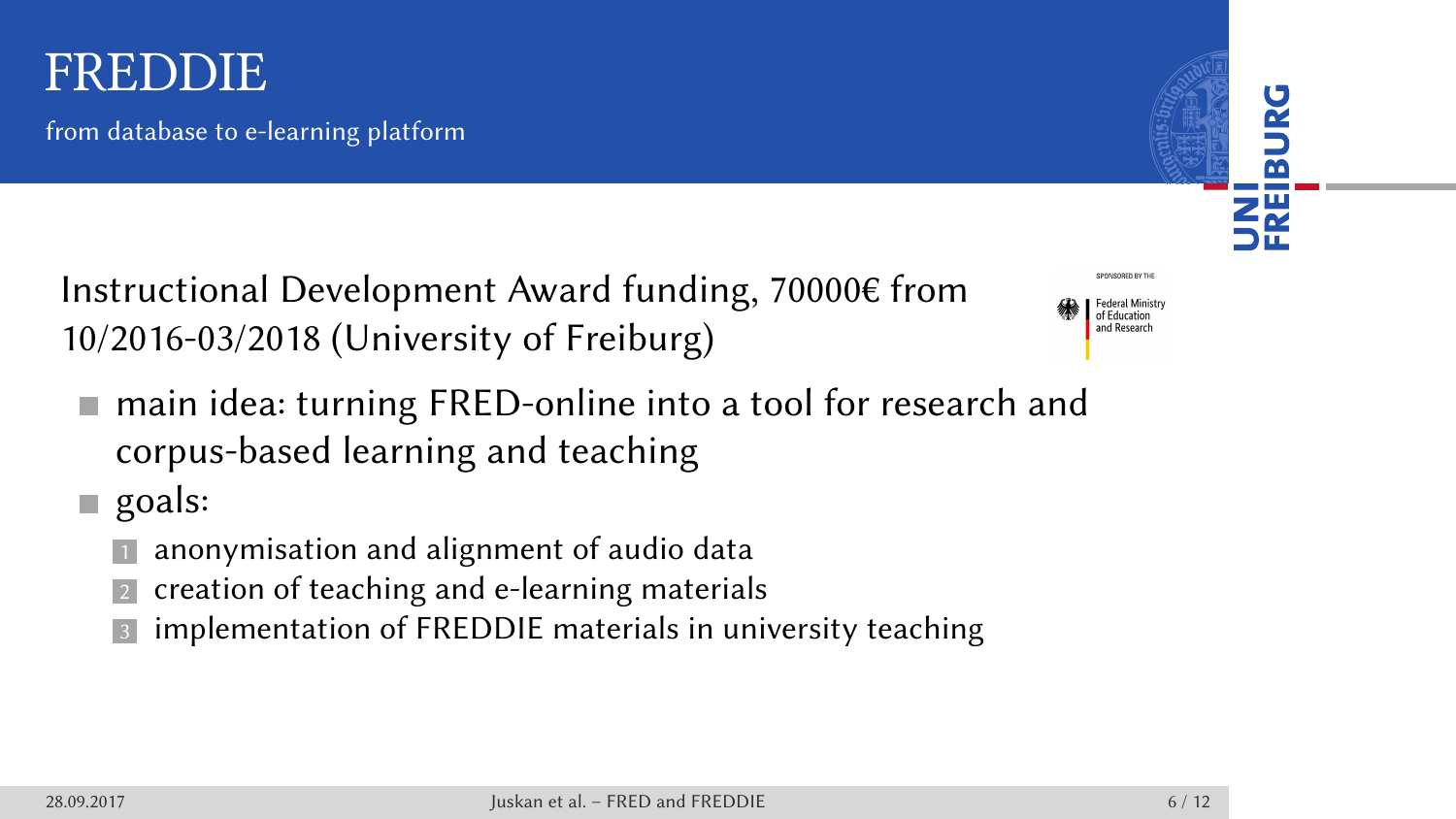# FRED interactive online database



https://fred.ub.uni-freiburg.de/

- full text search
- $\blacksquare$ <br/>select dialect regions
- select age and gender of speakers
- custom downloads

| Search             |                            |                 |               |            | Ase              |           | <b>Sex</b> |                                         |          |          |                         |                         |             |
|--------------------|----------------------------|-----------------|---------------|------------|------------------|-----------|------------|-----------------------------------------|----------|----------|-------------------------|-------------------------|-------------|
|                    | <b>Full text</b> Full text |                 |               |            | ×                |           |            | [7] 66 speakers without age information |          |          |                         |                         |             |
| <b>Corpus 100m</b> |                            |                 |               |            | ö.<br>ó          |           |            |                                         |          |          |                         |                         |             |
|                    | FRED 6                     |                 | <b>FRED</b>   |            | ×<br>ä<br>ż      |           |            |                                         |          |          |                         |                         |             |
|                    |                            |                 |               |            | ٠                |           |            |                                         |          | ۰        |                         |                         |             |
|                    |                            |                 |               |            |                  |           |            |                                         |          |          |                         |                         |             |
|                    |                            |                 |               |            | b.               | 10        | 20         | $^{33}$<br>×                            | 60<br>e. | 70       | $^{20}$<br>$\mathbf{v}$ | 100<br>64               |             |
|                    |                            |                 |               | Nyw search | k                |           |            |                                         |          |          |                         |                         | ۰           |
| Results (147)      |                            | Saved items (0) |               |            | Hide search form |           |            |                                         |          |          | 610 610                 | $1/5$ $-1$ $-1$ $-10$   |             |
| Age -              | Sex o                      | Location        | Corpus ¢<br>٠ |            | Preview          |           |            | Text                                    |          | Download |                         | Full<br>audio.<br>osine | 110<br>Save |
| 102                | mate                       | Leaters         | <b>FRED-S</b> |            |                  | $-\infty$ | <b>CB</b>  | abow last                               | audo     | test     | tegged                  |                         | α           |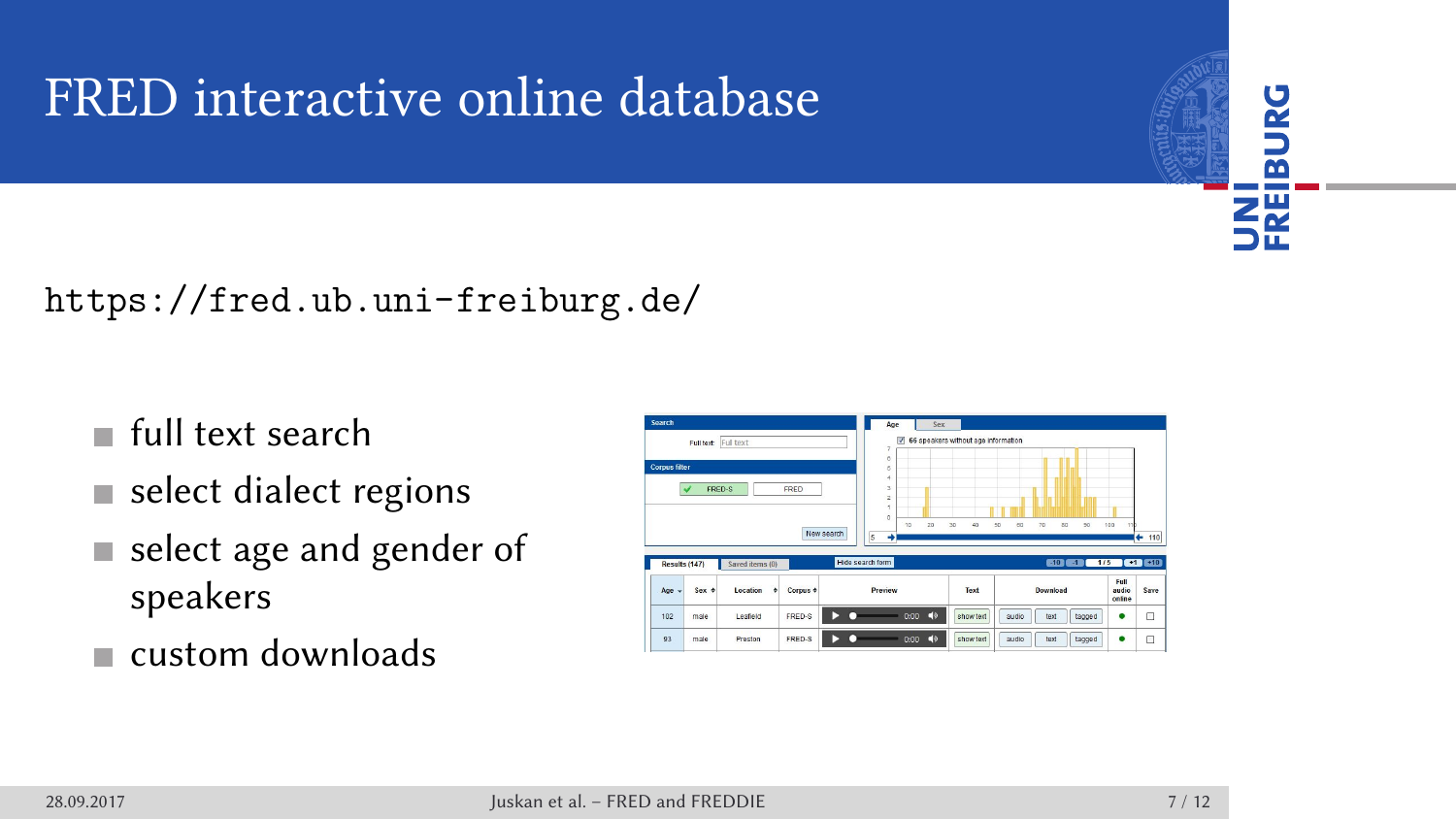# Audio alignment

(coming soon…)

**UNI**<br>FREIBURG

http://martenjuskan.de/LAN\_002\_anon\_website.html

- TextGrid download
- forced alignment to phoneme level (< FAVE)

aligned playback

| <b>FREDDIE</b><br>Interview | 1:00.43                                                            |  |
|-----------------------------|--------------------------------------------------------------------|--|
|                             | "LAN 002 anon"                                                     |  |
| speakerA                    | well ehm I'm eighty-three love so it'd be eighteen                 |  |
| interviewer                 | ninety-two<br>were you a big family                                |  |
| speakerA                    | four girls and three boys<br>ehm<br>ves 't was<br>$($ is it<br>on) |  |
|                             | interviewer and were you were you the oldest                       |  |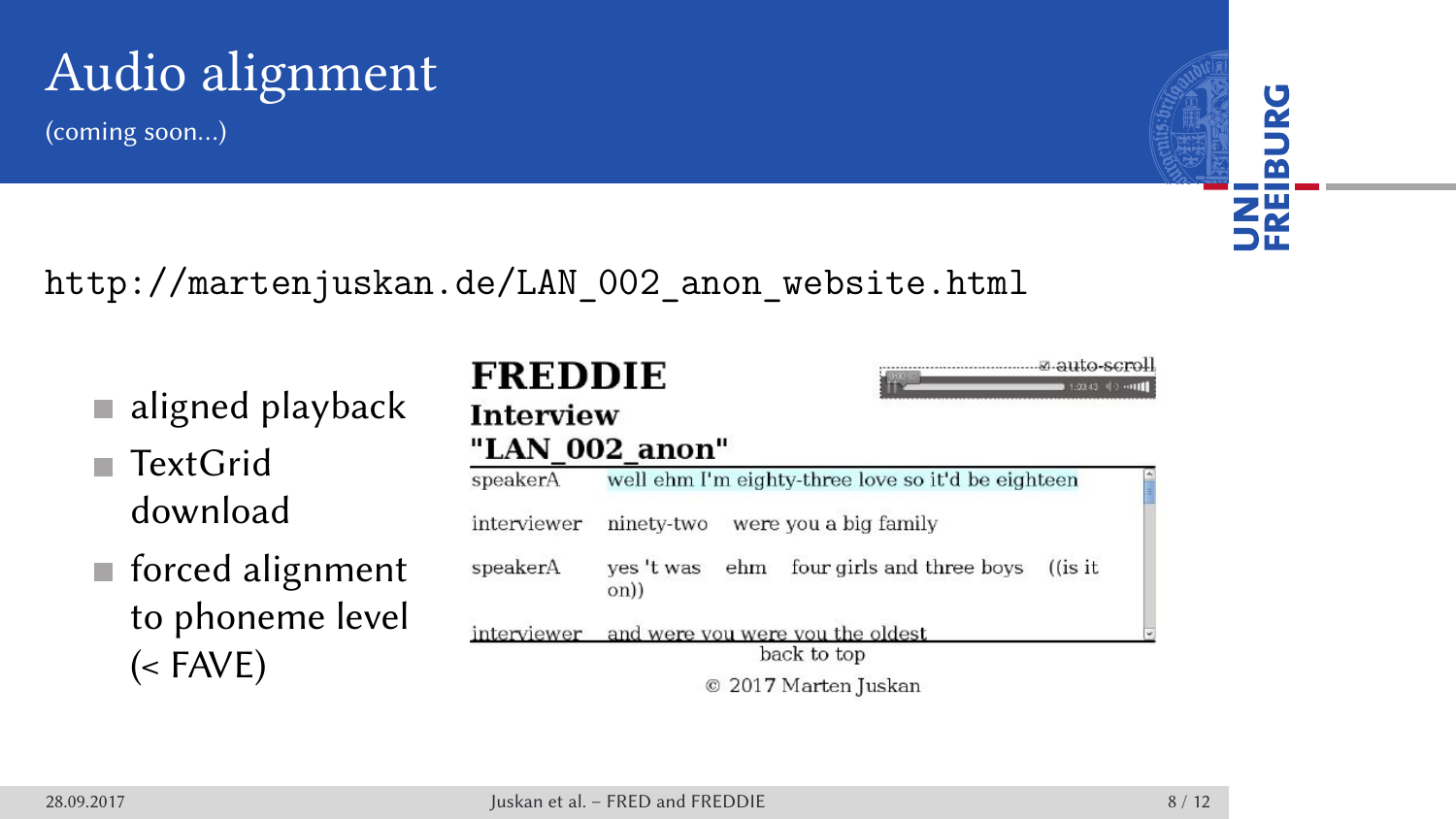### E-learning modules



https://wb-ilias.uni-freiburg.de/goto.php?target=cat\_ 120388&client\_id=unifreiburgwb

- 2 modules: Praat and AntConc
- $\blacksquare$  text instructions, screenshots, tutorial videos, DIY sections

|                       | Weiterbildungsportal & offene Bildungsressourcen (OEK)<br>Albert-Ludwigs-Universität Freiburg                                                                                                                     |                           |
|-----------------------|-------------------------------------------------------------------------------------------------------------------------------------------------------------------------------------------------------------------|---------------------------|
|                       | Persönlicher Schreibtisch +   Magazin   Zuletzt besucht +                                                                                                                                                         |                           |
|                       | Magazin » Offene Bildungsressourcen (OER) / Open Content » Open Educational Resources » 'FREDDIE" - FReiburg English Dialect Data<br>"FREDDIE" - FReiburg English Dialect Database for Instruction and E-learning |                           |
| <b>Inhalt</b><br>Info | <b>Einstellungen</b><br>Export<br>Zeigen Verwalten Sortterung Seite gestalten                                                                                                                                     | Noues Objekt hinzufügen + |
|                       |                                                                                                                                                                                                                   |                           |
| Lernmaterialien       |                                                                                                                                                                                                                   |                           |
| AntConc module        | Status: Offline Typ: Lernmodul ILIAS                                                                                                                                                                              | $\bullet$                 |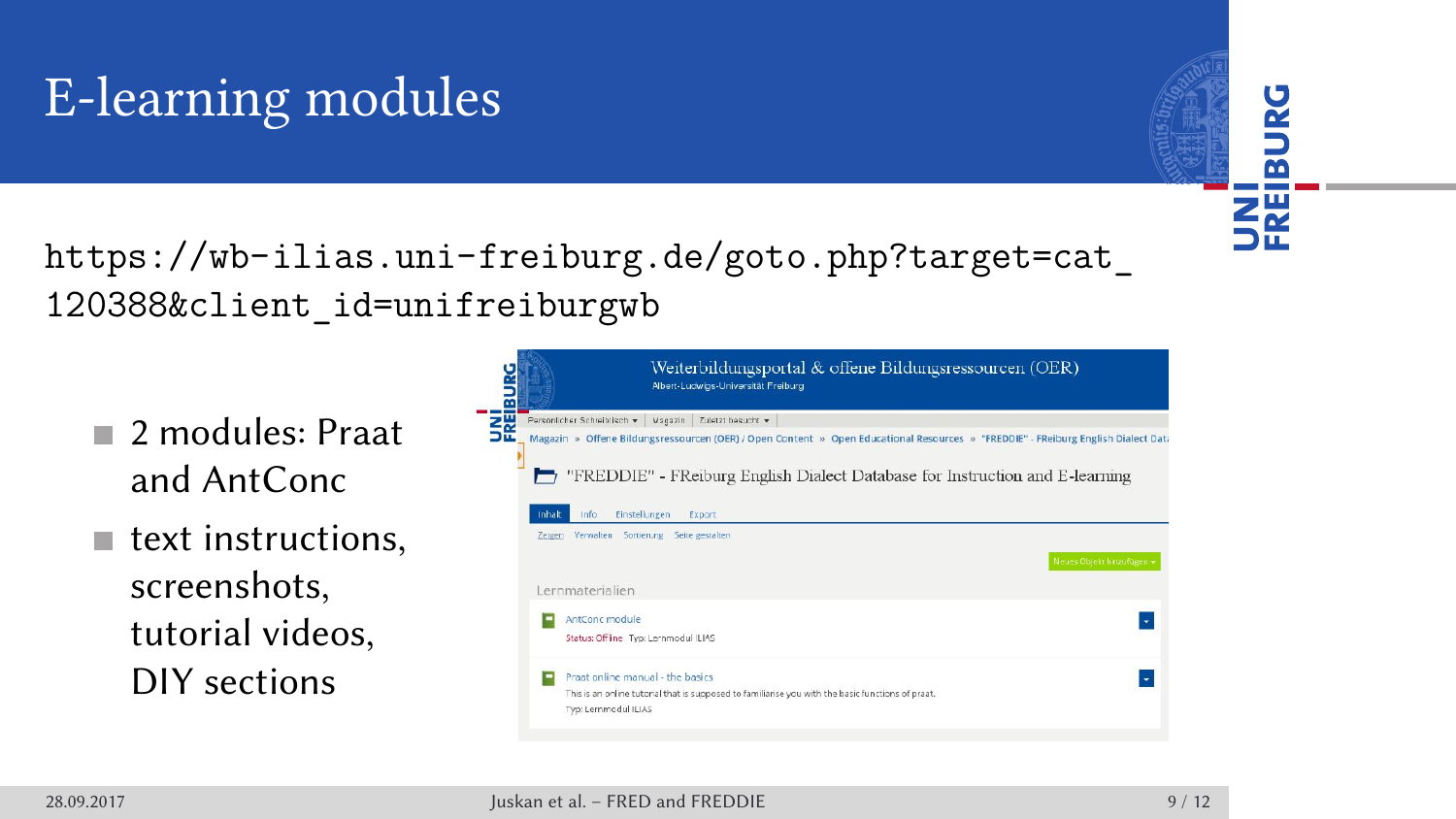# Shiny

**UNILITY** 

https://martens-shiny-apps.shinyapps.io/shiny-test/

- upload your own datasets
- do very (!) simple statistics
- download graphs for use in term papers

| dataset parameters:              |   | overview of dataset:                                                                                   |  |  |  |  |  |  |
|----------------------------------|---|--------------------------------------------------------------------------------------------------------|--|--|--|--|--|--|
| Choose CSV File                  |   | Variable<br>Sesitoer<br>r1<br>12<br>Sex.<br>female:20<br>a:9<br>Min. :195.0<br>Min. : 479<br>ab721 : 5 |  |  |  |  |  |  |
| testdata-formants.csv<br>Browse. |   | $mle$ $125$<br>1st 0s. : 311.0<br>1st Que 915<br>$1n23$ : 5<br>e:2                                     |  |  |  |  |  |  |
| Uploud complete                  |   | Median :433.0<br>Median :1575<br>fc144 : 5<br>1:2                                                      |  |  |  |  |  |  |
|                                  |   | Nean (454.9)<br>Mean +1620<br>1v100 / 5<br>019<br>3rd Qu.: 506.0<br>3rd 0u. : 2306<br>RR313 : 5<br>0:9 |  |  |  |  |  |  |
|                                  |   | 1976.0<br>Max. : 2955<br>11192 : 5<br>Nasc.                                                            |  |  |  |  |  |  |
| F7 Header                        |   | (Other):15                                                                                             |  |  |  |  |  |  |
| Separator                        |   |                                                                                                        |  |  |  |  |  |  |
| O Comma                          |   | box plot:                                                                                              |  |  |  |  |  |  |
| ○ Semicolon                      |   |                                                                                                        |  |  |  |  |  |  |
| ® Tab                            |   | F1 - Variable                                                                                          |  |  |  |  |  |  |
| Quote                            |   | soo                                                                                                    |  |  |  |  |  |  |
| O None                           |   |                                                                                                        |  |  |  |  |  |  |
| C Double Quote                   |   |                                                                                                        |  |  |  |  |  |  |
| ○ Single Quote                   |   | å                                                                                                      |  |  |  |  |  |  |
|                                  |   |                                                                                                        |  |  |  |  |  |  |
| variable selection:              |   | ŝ<br>E.                                                                                                |  |  |  |  |  |  |
| dependent variable (v axis):     |   |                                                                                                        |  |  |  |  |  |  |
|                                  |   | ó<br>- 21<br>ó                                                                                         |  |  |  |  |  |  |
| F1                               | ٠ | g                                                                                                      |  |  |  |  |  |  |
|                                  |   |                                                                                                        |  |  |  |  |  |  |
| independent variable (x axis):   |   | g                                                                                                      |  |  |  |  |  |  |
| Variable                         | ٠ |                                                                                                        |  |  |  |  |  |  |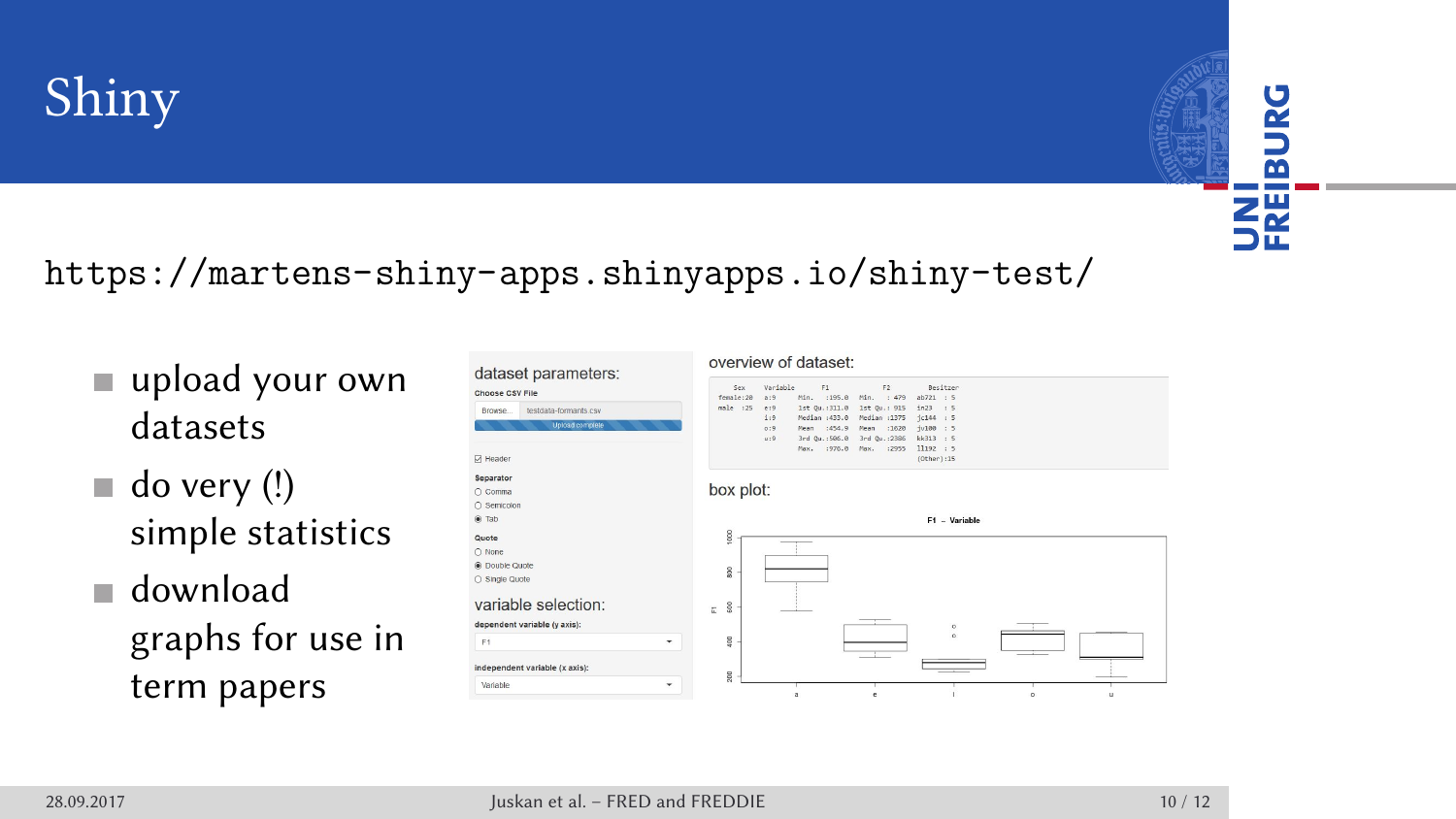## Outlook

UNI<br>FREIBURG

- done:
	- full FRED-S (137 anonymised transcripts & recordings) online
	- 25% of FRED recordings aligned
	- 2 e-learning modules completed
	- shiny show-case app
- to do (till March 2018):
	- $\blacksquare$  align remaining audios
	- make TextGrids and synchronised transcripts available online
	- add e-learning module for R
	- (create own shiny server and add more applications)